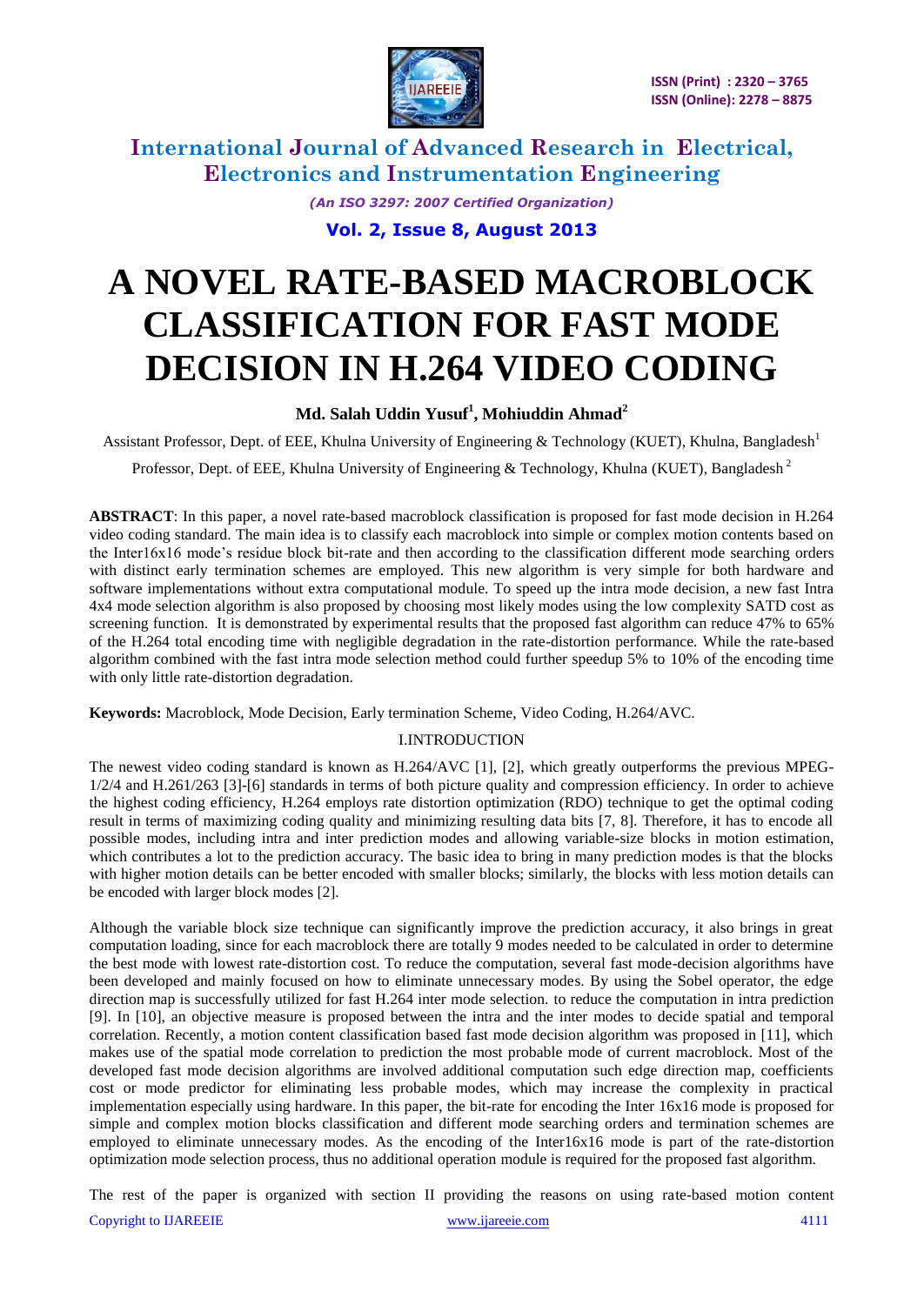

*(An ISO 3297: 2007 Certified Organization)*

### **Vol. 2, Issue 8, August 2013**

classification. The proposed fast algorithm and threshold selection are described in section III. A new fast intra selection algorithm is presented in section IV for further speedup the decision process. Simulation results are presented in section V and the conclusion is given in section VI.

#### II.RATE-BASED MACROBLOCK MOTION CONTENT CLASSIFICATION

In H.264, most of the computation cost is spent on those modes which are not the final best modes; therefore, in order to reduce the computation, a good way is to exclude some unlikely modes in advance. Basically, the macroblock (MB) can be divided into two types: simple motion macroblock (SMB) and complex motion macroblock (CMB). This is a rough motion content classification since we cannot precisely determine the best mode in advance [11]. If an MB is considered as an SMB, only large modes (SKIP, Inter16×16, Inter16×8, and Inter8×16) are selected for the best mode. Similarly, a CMB only covers small block-size modes (Inter8×8, Inter 8×4, Inter4×8, Inter4×4, Intra4×4 and Intra16×16). This mode search strategy could avoid a lot of computation especially when a MB is predicted as SMB. In such condition, the computation of the rate-distortion cost for small block-size modes can be saved which is more computationally intensive than large block-size modes. To take advantage of this mode search approach, still, we need to develop an efficient and accuracy measure for SMB and CMB classification. In H.264, rate-distortion cost is used to decide the best mode and it is defined as

#### $J_{RD} = SSD + \lambda ( R_{motion} + R_{residue} )$ (1)

where,  $\lambda$  is the Lagrange multiplier, *SSD* presents the sum of squared difference between original MB and reconstructed MB, *Rmotion* represents the number of bits for encoding the motion vectors and head information, and *Rresidue* represents the number of bits for encoding the residue MB. Based on the definition of the cost function, we may consider using *JRD*, *SSD*, *Rmotion*, and *Rresidue* for the motion content classifications. As we want to have an efficient classifier, the total cost of *JRD* and *SSD* are not good candidates. It is because the computation of the *SSD* is very computationally intensive which requires forward/inverse quantization, forward/inverse transformation and pixel-reconstructions processes [12]. Besides the high computational requirement, *SSD* cannot also provide very decisive information for mode decision. Therefore, *SSD* is not a good choice for block mode classification. Similarly, *Rmotion* is the number of bits for encoding the motion vector, which is also not highly related to final mode decision.

The reason why H.264 brings in variable block-size modes is that in some cases current MB cannot be well predicted by large modes, which means the difference between current and predicted MB is quite large. Thus, we have to resort to small modes for better estimation. The *Rresidue* is the number of bits after entropy coding of residue blocks. It is directly related to the difference between original and predicted MB. Thus, *Rresidue* for large block size such Inter16x16 mode could be a good measure for classifying motion content of the MB for fast mode selection. For example, if *Rresidue* of Inter16x16 mode is small, which means that the large block-size mode can well predict the current MB, then it is likely that the current MB should be a SMB and the best mode is among large block-size modes; otherwise, we should focus on small block-size modes to determine the best mode. Based on this idea, we choose the bit-rate for encoding the Inter16x16 residue block (*RInter16x16*) as the measure for SMB and CMB classification and then using different mode searching orders to save some of unnecessary modes computation. The classification can be based on a pre-defined threshold as follows:

If  $R_{Inter16x16}$  < Threshold, then the current MB is SMB; and if  $R_{Inter16x16}$  ≥ Threshold, then the current MB is CMB; In order to demonstrate that *RInter16x16* could provide very good classification accuracy, the classification accuracy of some QCIF sequences are shown in Table I with quantization parameter  $(QP) = 32$  and threshold = 140.

The Correct Ratio is the ratio of which the MB classification accords with the result obtained from the exhaustive mode selection; SMB Error Ratio is the ratio of which SMBs are mistakenly categorized into the CMBs, and the opposite ratio is called CMB Error Ratio. From the Table 1, we can find that when the thresholds are properly chosen, the classification correct ratio is very high, which can be up to 98%.

#### III. PROPOSED FAST INTER 16X16 RATE-BASED MODE SELECTION ALGORITHM

Based on the *RInter16x16* for motion content classification, we can use different mode searching orders to avoid some unnecessary modes calculation for achieving fast mode selection. The proposed fast Inter16x16 rate-based mode decision algorithm first calculates the *RInter16x16* of current MB, and then compares it with a pre-defined threshold. If the *RInter16x16* is less than the threshold, the current block is determined as a SMB which covers large modes;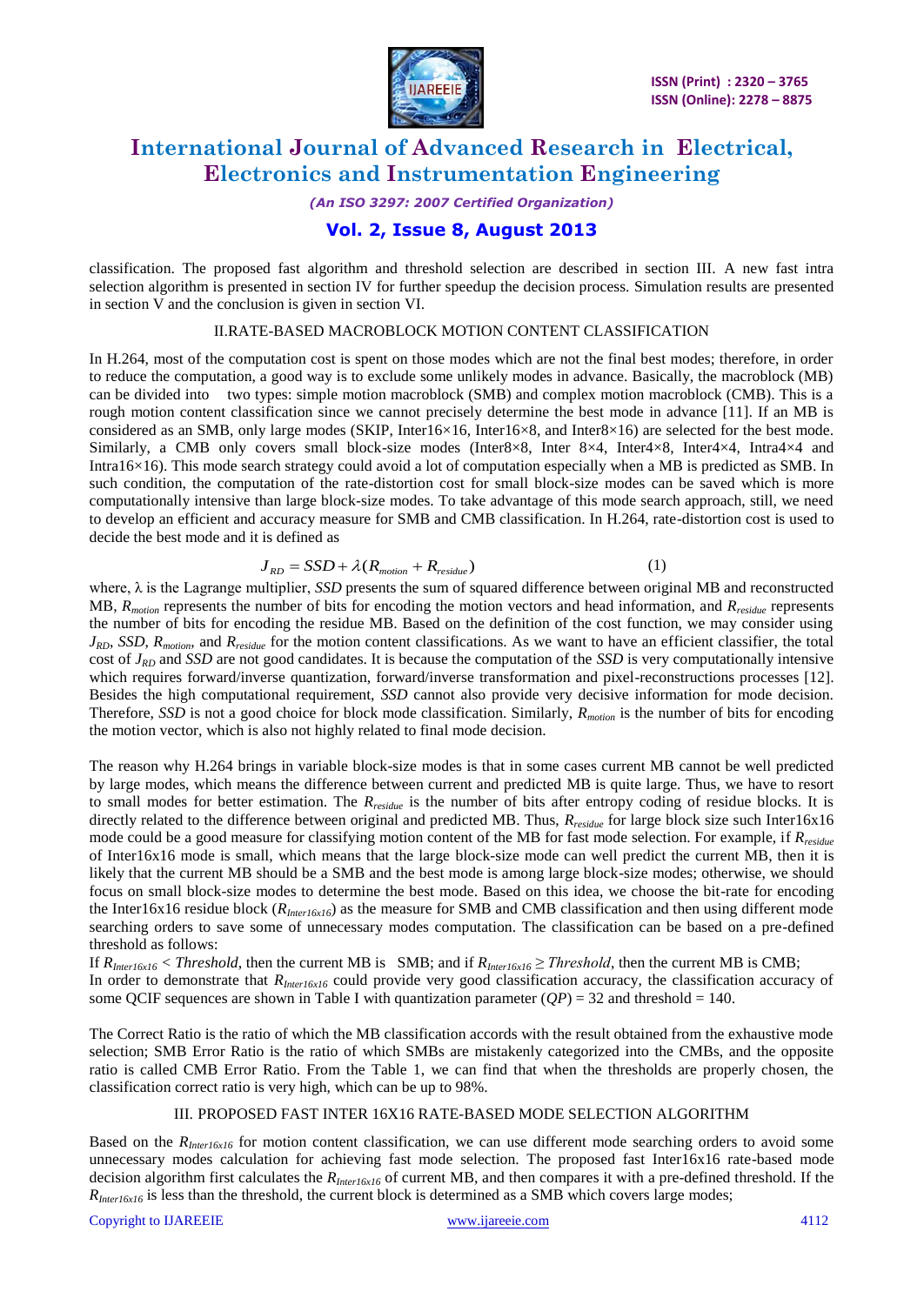

*(An ISO 3297: 2007 Certified Organization)*

### **Vol. 2, Issue 8, August 2013**

TableI: Macroblock Motion Content Classification Accuracy based on *RInter16x16*

| Sequences | CMB<br>Error<br>Ratio | <b>SMB</b><br>Error<br>Ratio | Correct<br>Ratio |
|-----------|-----------------------|------------------------------|------------------|
| Akiyo     | 1.02%                 | 0.40%                        | 98.58%           |
| Foreman   | 5.71%                 | 0.60%                        | 93.69%           |
| Stefan    | 11.63%                | 6.17%                        | 82.20%           |
| Carphone  | 7.32%                 | 0.57%                        | 92.11%           |
| Trevor    | 12.09%                | 1.56%                        | 86.35%           |
| Salesman  | 5.43%                 | 0.30%                        | 94.27%           |

If the *RInter16x16* is less than the threshold, the current block is determined as a SMB which covers large modes; otherwise, it is a CMB which covers small modes. The fast algorithm can be summarized as:

Step 1: Compute the bit-rate for the Inter16x16 mode residue block *RInter16x16*

Step 2: If  $R_{interf6x16}$  < Threshold then selects the best mode from DIRECT/SKIP, Inter16x16, Inter8x16 and Inter16x8 modes based their rate-distortion costs.

Step 3: If  $R_{Inter16x16} \geq$  Threshold then select the best mode from InterP8×8 (Inter8×4, Inter4×8, Inter4×4), Intra16×16 and Intra4×4 modes based their rate distortion cost.



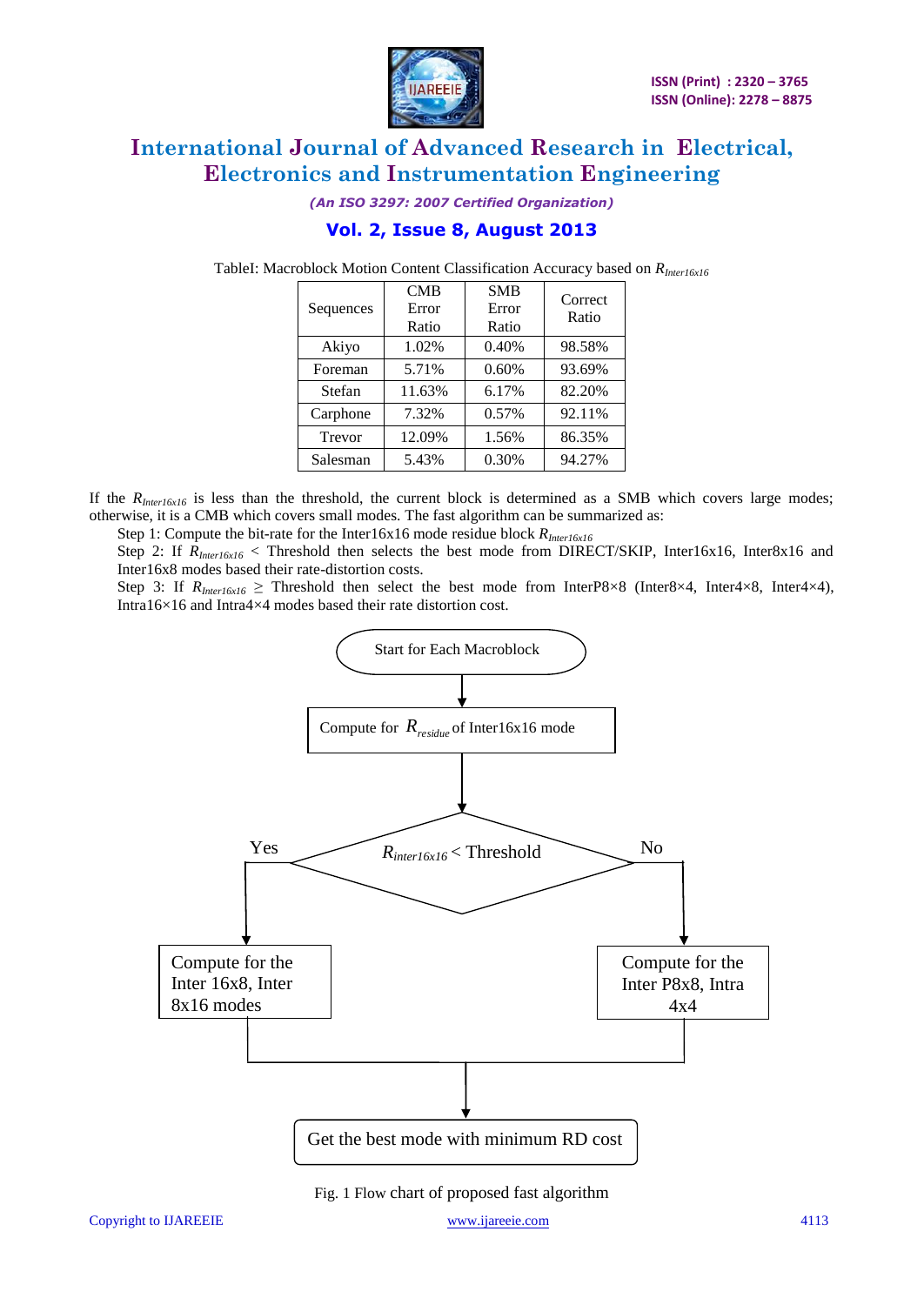

*(An ISO 3297: 2007 Certified Organization)*

### **Vol. 2, Issue 8, August 2013**

The flow chart of the proposed fast mode decision algorithm is shown in Fig.1. With use of this search orders, a lot of computation can be saved due to unnecessary and computationally intensive modes especially the intra modes calculation can be avoided. In addition, the proposed algorithm is very easy to implement in both hardware and software and it does not require extra module because the calculation of *RInter16x16* is a necessary step in the process of rate-distortion cost computation. In the proposed algorithm as explained above, the reason why we select the Intra16x16 mode in the CMB path is that when the prediction accuracy of Inter16x16 mode is good enough, we do not have to resort to Intra16x16 mode, which is only a compensation of large block-size modes.

To efficiently apply the proposed algorithm, we have to resolve how to select good threshold values for different *QP*s, which may have great influence on the computation time and rate-distortion performance. The classification accuracy and rate-distortion coding performance of the proposed fast algorithm using various *QP*s and threshold values are shown in Table II. From Table II, we can find that the larger the QP values, the larger the correct ratio, which results in a very similar coding performance between original algorithm and the proposed fast algorithm. In addition, the RDO performance is not very sensitive to the selection of thresholds. Take  $QP = 36$  as an example, as long as we choose a threshold value in the zone of [90,150], the RDO performance is quite stable. This property is significant since we do not have to exert much effort on how to precisely determine the best thresholds. With extensive simulations on different kinds of video sequences and *QP*s, we formulated the relationship between the threshold and *QP*s as following equation:

$$
Threshold (QP) = 0.36QP - QP + 838.6
$$
 (2)

The formula is reasonable since when *QP* increases, the quantization step increases which leads to smaller *RInter16x16*. Thus, we have to decrease the threshold to adjust to the smaller *RInter16x16*.

| QP | Threshold | Correct ratio of<br>classification | <b>PSNR</b><br>(dB) | Bit rate<br>(bpp) | Original<br>PSNR (dB) | Original<br>bit rate<br>(bpp) |
|----|-----------|------------------------------------|---------------------|-------------------|-----------------------|-------------------------------|
|    | 170       | 73.08%                             | 40.28               | 562.51            |                       |                               |
| 24 | 200       | 73.13%                             | 40.27               | 562.30            | 40.31                 | 558.36                        |
|    | 230       | 73.00%                             | 40.27               | 562.92            |                       |                               |
|    | 120       | 84.03%                             | 37.39               | 329.64            |                       |                               |
| 28 | 150       | 84.14%                             | 37.38               | 330.17            | 37.43                 | 328.79                        |
|    | 180       | 83.84%                             | 37.38               | 330.66            |                       |                               |
|    | 100       | 93.60%                             | 34.78               | 204.99            |                       |                               |
| 32 | 130       | 93.75%                             | 34.78               | 205.17            | 34.83                 | 205.31                        |
|    | 160       | 93.72%                             | 34.78               | 205.46            |                       |                               |
|    | 90        | 98.14%                             | 32.34               | 133.54            |                       |                               |
| 36 | 120       | 98.31%                             | 32.34               | 133.44            | 32.35                 | 133.31                        |
|    | 150       | 98.26%                             | 32.33               | 133.52            |                       |                               |

Table II: Classification Correct Ratio and Coding Performance using different threshold values

### IV. A FAST INTRA 4X4 MODE SELECTION ALGORITHM

Intra prediction means that the prediction of current macroblock comes from the spatial information of already encoded macroblock in the same image [13]. It mainly contributes to the I-frame encoding and is also an important prediction way in P-frame and B-frame when inter prediction cannot work well. The 16x16 intra prediction works well in a gently changing area. In Intra 4x4 mode, there are totally nine prediction modes supported as shown in figure 2. Eight prediction modes are for a specific prediction direction and one mode is DC prediction mode. In H.264 standard, a full search (FS) is used to examine all 9 modes for the Intra  $4\times4$  prediction to find the one with the smallest RD cost as the best mode. Therefore, for luminance components in a macroblock, we have to examine 16×9 = 144 different RD cost calculations; while in FS, inter prediction requires seven RD cost calculations. From the comparison, we can find that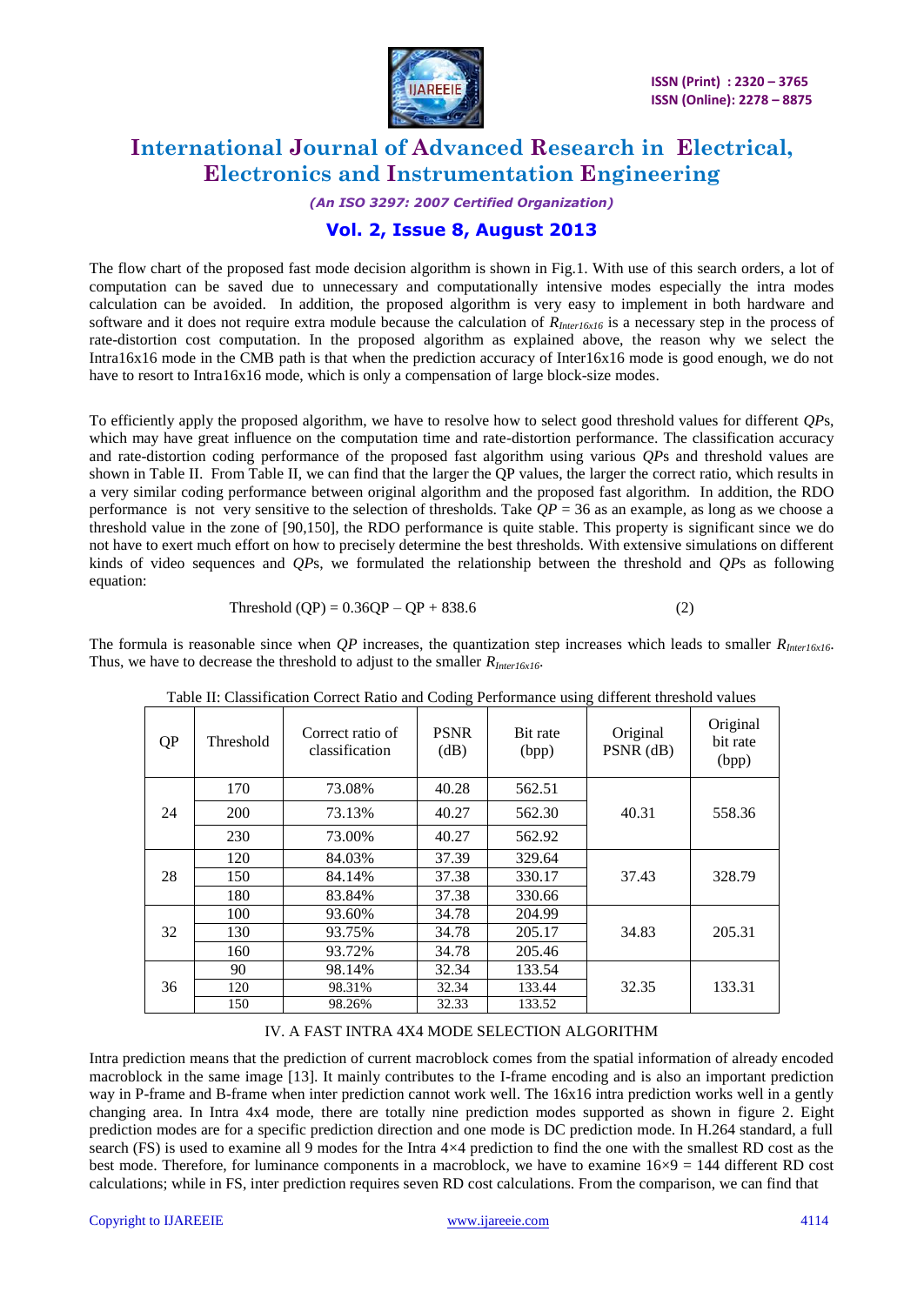

*(An ISO 3297: 2007 Certified Organization)*

### **Vol. 2, Issue 8, August 2013**



Fig.2 Intra prediction modes

the computation load on Intra 4x4 mode is quite large, since there are too many modes to cover. Therefore, if we can exclude some unnecessary prediction modes in advance, much computation time can be saved. To accelerate the coding process, the JVT reference software version JM 6.1d provides a fast *SAD*-based cost function [14]:

$$
J_{SAD} = SAD + \lambda_1 \cdot 4K \tag{3}
$$

Where, *SAD* is sum of absolute difference between the original block **S** and the predicted block **P**, and the *K* equal to 0 for the probable mode and 1 for the other modes. The *SAD* is expressed by

$$
SAD = \sum_{i=1}^{4} \sum_{j=1}^{4} \left| s_{ij} - p_{ij} \right| \tag{4}
$$

where  $s_{ij}$  and  $p_{ij}$  are the  $(i, j)$ th elements of the current original block **S** and the predicted block **P**, respectively. This *SAD*-based cost function could save a lot of computations as all the processes of image block transformation, quantization, and reconstruction can be saved. Also, the number of bits is estimated by constants either equal 4 or 0. Thus, the variable length coding using CAVLC or CABAC can also be saved. However, the expense of the computation reduction usually comes with quite significant degradation of coding efficiency. To achieve better ratedistortion performance, JM6.1d also provided an alternative *SATD*-based cost function [14]:

$$
J_{SATD} = SATD + \lambda_1 \cdot 4K \tag{5}
$$

where *SATD* is sum of absolute Hadamard-transformed difference between the original block **S** and the predicted block **P**, which is given by

$$
SATD = \sum_{i=1}^{4} \sum_{j=1}^{4} |h_{ij}|
$$
 (6)

where *hij* are the (*i, j*)th element of the Hadamard transformed image block **H** which is the difference between the original block **S** and the predicted block **P**. The Hadamard transformed block **H** is defined as

$$
\mathbf{H} = \mathbf{T}_{H} (\mathbf{S} - \mathbf{P}) \mathbf{T}_{H}^{T} \text{ with } \mathbf{T}_{H} = \begin{bmatrix} 1 & 1 & 1 & 1 \\ 1 & 1 & -1 & -1 \\ 1 & -1 & -1 & 1 \\ 1 & -1 & 1 & -1 \end{bmatrix} \quad (7)
$$

Experimental results show that the *JSATD* could achieve better rate-distortion performance than the *JSAD*, but it requires more computation due to the Hadamard transformation. However, the performance degradation of *SATD* is still large; therefore, we propose a new Intra 4x4 mode fast selection algorithm. In many cases, the best intra prediction mode found by full search is not the same as that from *SATD* criterion; nevertheless, it is likely that the real best mode is among the smallest *K* modes in the sense of *SATD* criterion and we define such probability as *P*, as shown in Table III. From the table, we can find that when *K*=3, the probability *P* is up to 0.85. Based on this result, we propose a fast Intra 4×4 mode selection algorithm as follows:

Step1: Calculate the *SATD* cost of nine Intra 4x4 prediction modes;

Step2: Single out K modes with smallest SATD cost which are collected in the set  $\Phi$ ;

Step3: Calculate the RD cost among those modes in the set  $\Phi$  and determine the best prediction mode.

In the proposed algorithm, the computation complexity of SATD is much less than that of RD cost and we merely need to examine *K* modes instead of full search. Therefore, the computation time can be reduced quite a lot.

#### Copyright to IJAREEIE [www.ijareeie.com](http://www.ijareeie.com/) 4115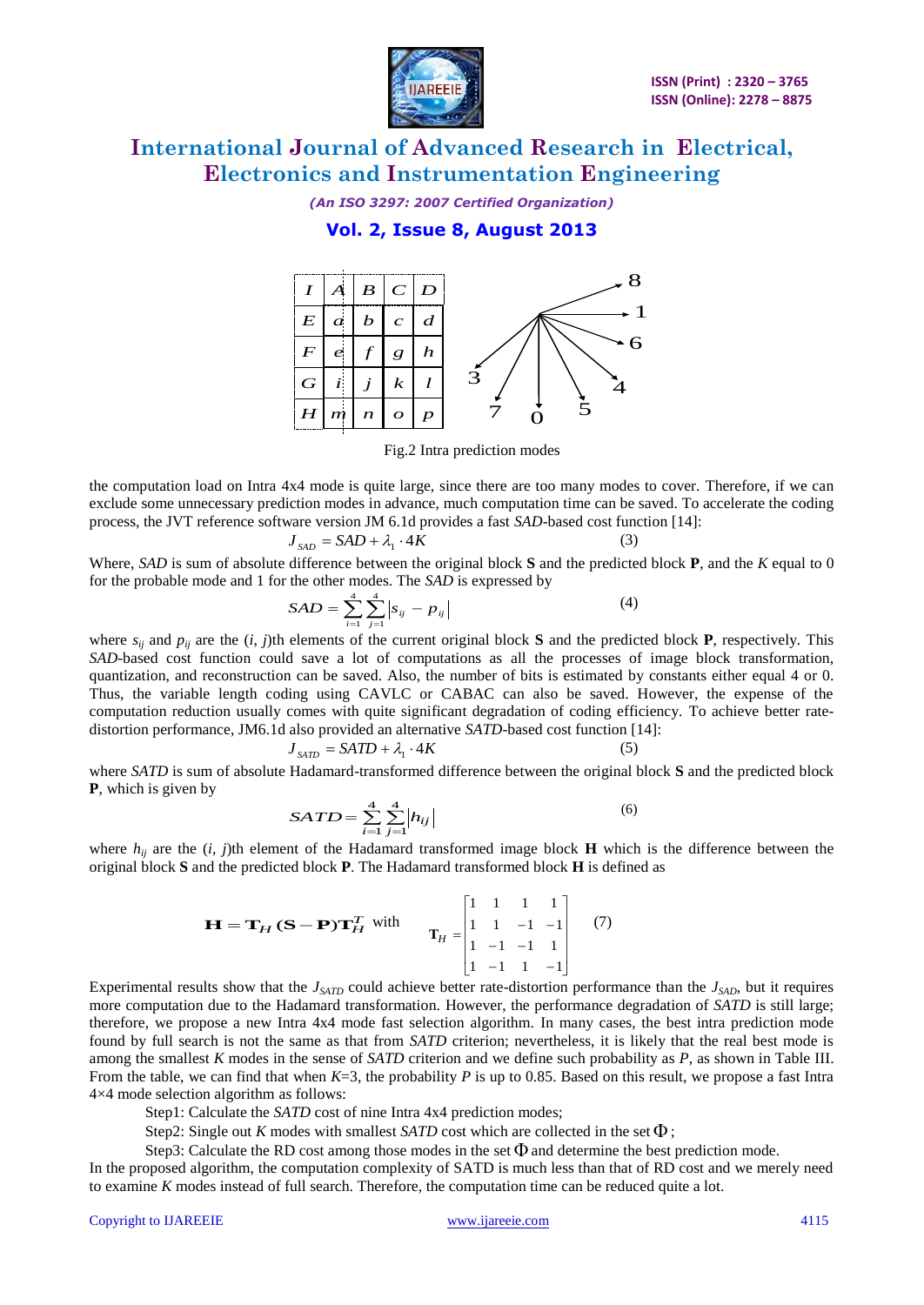

*(An ISO 3297: 2007 Certified Organization)*

### **Vol. 2, Issue 8, August 2013**

|         | QP | $K = 2$ | $K = 3$ | $K = 4$ |
|---------|----|---------|---------|---------|
|         | 28 | 0.7569  | 0.8402  | 0.8965  |
|         | 32 | 0.7501  | 0.8311  | 0.8761  |
| Akiyo   | 36 | 0.7327  | 0.8188  | 0.8596  |
|         | 40 | 0.7691  | 0.8634  | 0.9125  |
|         | 28 | 0.7456  | 0.8276  | 0.8761  |
| Foreman | 32 | 0.7587  | 0.8462  | 0.8846  |
|         | 36 | 0.7634  | 0.8501  | 0.8969  |
|         | 40 | 0.7402  | 0.8336  | 0.8791  |
|         | 28 | 0.7621  | 0.8491  | 0.8935  |
| Stefan  | 32 | 0.7763  | 0.8652  | 0.9063  |
|         | 36 | 0.7532  | 0.8340  | 0.8834  |
|         | 40 | 0.7669  | 0.8558  | 0.8967  |

Table III: Probability of real intra mode among *K* modes in the sense of *SATD* criterion

### V. SIMULATION RESULTS

The proposed mode selection algorithm was tested using the first 50 frames from different kind of video using the first 50 frames from different kinds video sequences (Akiyo, Foreman and Stefan, Carphone, Trevor, Salesman e.t.c) all in QCIF format of slow motion, medium motion and fast motion details. The experiment was carried out in the JVT JM12 encoder [14] and the test parameters are as written below:

- Number of previous frames used for inter motion search is 1,
- CAVLC is enabled,
- GOP structure is IPPPIPPP....
- Max search range is 32.
- QP values are 24, 28, 32, 36 and 40, and the corresponding thresholds are calculated with experience formula: 55, 81, 120, 169, 230 and 303, In the fast intra mode selection algorithm, we make experiments in the case of  $K = 2, 3, 4.$

Compared with the original H.264/AVC encoder with the rate-distortion optimization and computation time, the proposed algorithm achieves large computation time reduction on average as well as quite similar R-D performance, as listed in Table IV (for the sequence of Akiyo), Table 5 (for the sequence of Foreman) and Table 6 (for the sequence of Stefan). When only fast inter mode selection algorithm is employed, in Akiyo and Foreman, the average computation reduction can reach 62% or more, with average 0.04 PSNR reductions and average 0.2% bitrate increase and in Stefan, the average computation reduction reaches 47%, with average 0.02 PSNR reductions and average 0.12% bitrate increase. When we combine fast inter mode and intra mode selection algorithms together in the case of  $K = 2$ , 3 and 4, the computation time can be further reduced, with a little degradation of R-D performance.

| QP | <b>Threshold</b> | <b>Fast Inter</b> | Fast Inter + Fast<br>Intra $(K=2)$ | Fast Inter $+$ Fast<br>Intra $(K=3)$ | Fast Inter + Fast<br>Intra $(K=4)$ |
|----|------------------|-------------------|------------------------------------|--------------------------------------|------------------------------------|
| 40 | 55               | $-62.14%$         | $-70.77\%$                         | $-69.05%$                            | $-67.33\%$                         |
| 36 | 81               | $-63.01\%$        | $-71.57\%$                         | $-69.70\%$                           | $-67.37\%$                         |
| 32 | 120              | $-63.65\%$        | $-72.45%$                          | $-70.56%$                            | $-67.82%$                          |
| 28 | 169              | $-64.62\%$        | $-73.29%$                          | $-71.26%$                            | $-68.14%$                          |

Table IV (a): Computation time saving in Akiyo (%)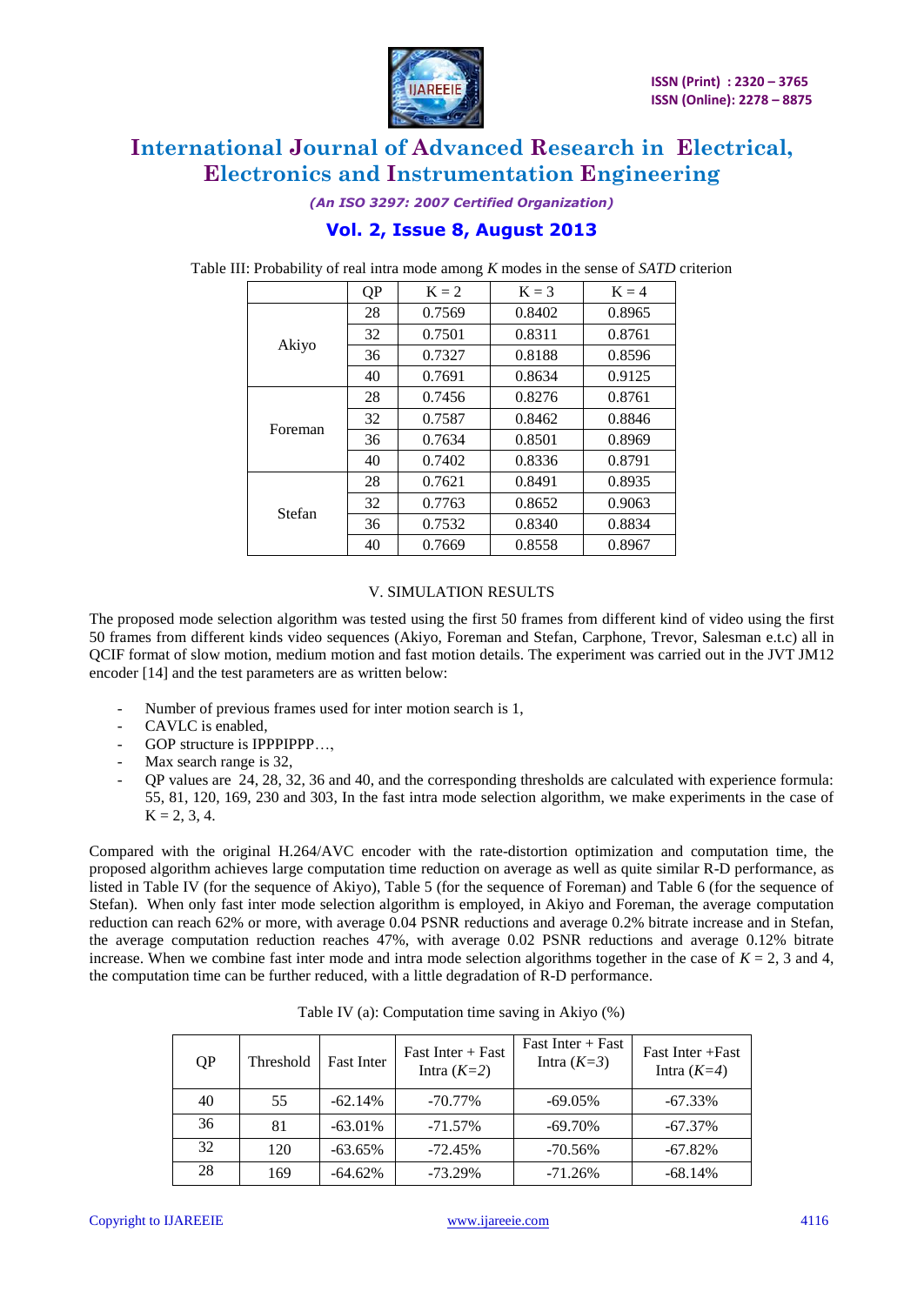

*(An ISO 3297: 2007 Certified Organization)*

### **Vol. 2, Issue 8, August 2013**

|    | $1.0018 + 1.0071 + 0.0111 + 0.0000 + 0.0011 + 0.0001 + 0.0001 + 0.0001 + 0.0001 + 0.0001 + 0.0001 + 0.0001 + 0.0001 + 0.0001 + 0.0001 + 0.0001 + 0.0001 + 0.0001 + 0.0001 + 0.0001 + 0.0001 + 0.0001 + 0.0001 + 0.0001 + 0.0001 + 0.0001 + 0.0001 + 0.00$ |                   |                |                   |                   |  |  |
|----|-----------------------------------------------------------------------------------------------------------------------------------------------------------------------------------------------------------------------------------------------------------|-------------------|----------------|-------------------|-------------------|--|--|
|    |                                                                                                                                                                                                                                                           |                   | Fast Inter $+$ | Fast Inter $+$    | Fast Inter $+$    |  |  |
| QP | Threshold                                                                                                                                                                                                                                                 | <b>Fast Inter</b> | Fast Intra     | <b>Fast Intra</b> | <b>Fast Intra</b> |  |  |
|    |                                                                                                                                                                                                                                                           |                   | $(K=2)$        | $(K=3)$           | $(K=4)$           |  |  |
| 40 | 55                                                                                                                                                                                                                                                        | 0.00              | $-0.03$        | $-0.02$           | $-0.01$           |  |  |
| 36 |                                                                                                                                                                                                                                                           | $-0.01$           | $-0.05$        | $-0.03$           | $-0.02$           |  |  |
| 32 | 120                                                                                                                                                                                                                                                       | $-0.02$           | $-0.08$        | $-0.04$           | $-0.02$           |  |  |
| 28 | 169                                                                                                                                                                                                                                                       | $-0.03$           | $-0.12$        | $-0.07$           | $-0.05$           |  |  |

#### Table IV (b): PSNR reduction in Akiyo

Table IV (c): Bit rate increase saving in Akiyo  $QP$  Threshold Fast Inter Fast Intra (*K=2*) Fast Inter + Fast Intra  $(K=3)$ Fast Inter + Fast Intra (*K=4*) 40 55 +0.04% +0.16% +0.10% +0.08% 36 81 +0.03% +0.22% +0.12% +0.12% +0.08% 32 120 +0.02% +0.29% +0.18% +0.12%

|  | Table $V(a)$ : Computation time saving in Foreman $(\%)$ |  |  |  |
|--|----------------------------------------------------------|--|--|--|
|  |                                                          |  |  |  |

28 169 +0.21% +0.62% +0.42% +0.31%

| ΟP | Threshold | <b>Fast Inter</b> | $Fast$ Inter + Fast | $Fast$ Inter + Fast | $Fast$ Inter + Fast |
|----|-----------|-------------------|---------------------|---------------------|---------------------|
|    |           |                   | Intra $(K=2)$       | Intra $(K=3)$       | Intra $(K=4)$       |
| 40 | 55        | $-62.83%$         | $-70.69\%$          | $-69.42\%$          | $-66.62\%$          |
| 36 | 81        | $-63.53\%$        | $-72.21\%$          | $-70.22\%$          | $-66.71\%$          |
| 32 | 120       | $-63.89\%$        | $-72.80\%$          | $-70.91\%$          | $-66.24\%$          |
| 28 | 169       | $-64.02\%$        | $-70.80\%$          | $-69.51%$           | $-67.52\%$          |

#### Table V (b): PSNR reduction in Foreman

| OΡ | Threshold | <b>Fast Inter</b> | $Fast$ Inter + Fast | $Fast$ Inter + Fast | $Fast$ Inter + Fast |
|----|-----------|-------------------|---------------------|---------------------|---------------------|
|    |           |                   | Intra $(K=2)$       | Intra $(K=3)$       | Intra $(K=4)$       |
| 40 |           | 0.00              | $-0.04$             | $-0.03$             | $-0.02$             |
| 36 |           | $-0.01$           | $-0.10$             | $-0.05$             | $-0.03$             |
| 32 | 120       | $-0.02$           | $-0.11$             | $-0.06$             | $-0.04$             |
| 28 | 169       | $-0.04$           | $-0.10$             | $-0.07$             | $-0.05$             |

Table V (c): Bit rate increase saving in Foreman (%)

| QP | Threshold | <b>Fast Inter</b> | $Fast$ Inter + Fast<br>Intra $(K=2)$ | $Fast$ Inter + Fast<br>Intra $(K=3)$ | Fast Inter + Fast<br>Intra $(K=4)$ |
|----|-----------|-------------------|--------------------------------------|--------------------------------------|------------------------------------|
| 40 | 55        | $+0.01\%$         | $+0.25%$                             | $+0.16%$                             | $+0.10%$                           |
| 36 | 81        | $+0.05%$          | $+0.20%$                             | $+0.14%$                             | $+0.09\%$                          |
| 32 | 120       | $+0.07\%$         | $+0.32\%$                            | $+0.21\%$                            | $+0.16%$                           |
| 28 | 169       | $+0.09\%$         | $+0.35%$                             | $+0.20%$                             | $+0.15%$                           |

Table VI (a): Computation time saving in Stefan (%)

| QP | <b>Threshold</b> | <b>Fast Inter</b> | Fast Inter $+$<br><b>Fast Intra</b><br>$(K=2)$ | Fast Inter $+$<br><b>Fast Intra</b><br>$(K=3)$ | Fast Inter $+$<br><b>Fast Intra</b><br>$(K=4)$ |
|----|------------------|-------------------|------------------------------------------------|------------------------------------------------|------------------------------------------------|
| 40 | 55               | $-57.67\%$        | $-70.30\%$                                     | $-67.89%$                                      | $-62.87%$                                      |
| 36 |                  | $-56.39\%$        | $-68.87\%$                                     | $-65.95%$                                      | $-61.03%$                                      |
| 32 | 120              | $-51.75\%$        | $-65.36\%$                                     | $-62.80%$                                      | $-58.71%$                                      |
| 28 | 169              | $-47.17\%$        | $-59.60\%$                                     | $-54.80%$                                      | $-48.32%$                                      |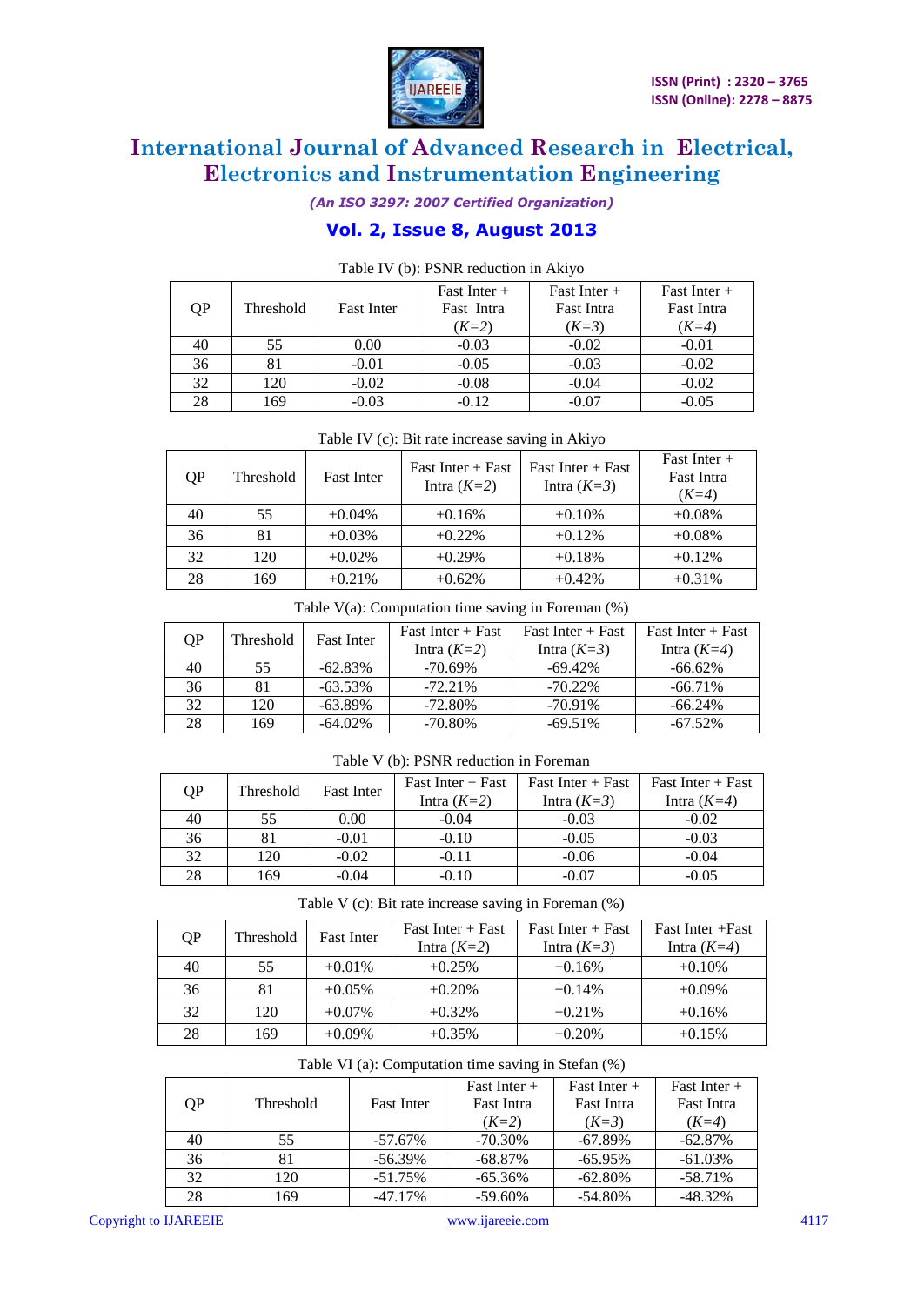

*(An ISO 3297: 2007 Certified Organization)*

### **Vol. 2, Issue 8, August 2013**

|    | Table VI (b). I BINN Teduction in Stefan |                   |                     |                     |                     |  |
|----|------------------------------------------|-------------------|---------------------|---------------------|---------------------|--|
| QP | Threshold                                | <b>Fast Inter</b> | Fast Inter $+$ Fast | $Fast$ Inter + Fast | Fast Inter $+$ Fast |  |
|    |                                          | Intra $(K=2)$     | Intra $(K=3)$       | Intra $(K=4)$       |                     |  |
| 40 | 55                                       | $-0.01$           | $-0.07$             | $-0.05$             | $-0.03$             |  |
| 36 |                                          | $-0.02$           | $-0.09$             | $-0.06$             | $-0.04$             |  |
| 32 | 120                                      | $-0.02$           | $-0.12$             | $-0.09$             | $-0.06$             |  |
| 28 | 169                                      | $-0.03$           | $-0.11$             | $-0.07$             | $-0.04$             |  |

Table VI (b): PSNR reduction in Stefan

| Table VI (c): Bit rate increase saving in Stefan (%) |  |
|------------------------------------------------------|--|
|------------------------------------------------------|--|

|    |                  |                   | $Fast$ Inter $+$  | Fast Inter $+$ | Fast Inter $+$    |
|----|------------------|-------------------|-------------------|----------------|-------------------|
| QP | <b>Threshold</b> | <b>Fast Inter</b> | <b>Fast Intra</b> | ast Intra      | <b>Fast Intra</b> |
|    |                  |                   | $(K=2)$           | $(K=3)$        | $(K=4)$           |
| 40 | 55               | $+0.08\%$         | $+1.21%$          | 0.81%          | 0.63%             |
| 36 |                  | $+0.21%$          | $+1.30%$          | 0.53%          | 0.39%             |
| 32 | 120              | $-0.07\%$         | $+1.11\%$         | 0.47%          | 0.28%             |
| 28 | 169              | $+0.10%$          | $+1.03%$          | $+0.71%$       | 0.59%             |

Table VII: R-D performance of skip mode early termination algorithm

| QP | <b>PSNR</b> reduction |         |         | Bit-rate increase |          |           | Saved Time |         |        |
|----|-----------------------|---------|---------|-------------------|----------|-----------|------------|---------|--------|
|    | Akivo                 | Foreman | Stefan  | Akivo             | Foreman  | Stefan    | Akivo      | Foreman | Stefan |
| 28 | $0.00^{\circ}$        | $+0.01$ | 0.00    | $+1.29%$          | $+1.48%$ | $+0.35%$  | $-52\%$    | $-11\%$ | $-6%$  |
| 32 | $-0.01$               | 0.00    | 0.00    | $+1.34%$          | $+1.33%$ | $+0.57%$  | -60%       | $-23%$  | $-12%$ |
| 36 | $-0.03$               | -0.04   | $-0.01$ | $+0.35%$          | $+1.11%$ | $+0.44\%$ | $-70%$     | $-36%$  | $-21%$ |
| 40 | -0.01                 | -0.11   | $-0.03$ | $+1.85%$          | $+1.63%$ | $+0.74%$  | $-72%$     | $-47%$  | $-32%$ |

#### for Akiyo, Foreman and Stefan

Table VIII: R-D performance of fast intra mode decision algorithm (JVT-G013) for Akiyo, Foreman and Stefan

| <b>QP</b> | <b>PSNR</b> reduction |         |         | Bit-rate increase |          |          | Saved Time |         |        |
|-----------|-----------------------|---------|---------|-------------------|----------|----------|------------|---------|--------|
|           | Akivo                 | Foreman | Stefan  | Akivo             | Foreman  | Stefan   | Akivo      | Foreman | Stefan |
| 28        | $-0.11$               | $-0.03$ | $-0.05$ | $+1.13%$          | $+0.83%$ | $+1.05%$ | $-25%$     | $-25%$  | $-28%$ |
| 32        | $+0.01$               | $-0.04$ | $-0.07$ | $+3.31%$          | $+1.88%$ | $+0.92%$ | $-24%$     | $-24%$  | $-26%$ |
| 36        | $-0.05$               | $-0.01$ | $-0.07$ | $+2.56%$          | $+1.40%$ | $+1.39%$ | $-23%$     | $-23%$  | $-25%$ |
| 40        | $+0.01$               | $+0.01$ | $-0.09$ | $+3.31%$          | $+2.33%$ | $+1.38%$ | $-23%$     | $-21%$  | $-23%$ |

Table IX: R-D performance of fast inter mode selection algorithm (JVT-1020) for Akiyo, Foreman and Stefan

| QP | <b>PSNR</b> reduction |         |         | Bit-rate increase |          |          | Saved Time |         |        |
|----|-----------------------|---------|---------|-------------------|----------|----------|------------|---------|--------|
|    | Akivo                 | Foreman | Stefan  | Akivo             | Foreman  | Stefan   | Akivo      | Foreman | Stefan |
| 28 | $-0.05$               | $-0.06$ | $-0.02$ | $+0.45%$          | $+0.93%$ | $+0.26%$ | -47%       | $-27%$  | $-19%$ |
| 32 | $-0.03$               | -0.05   | $-0.02$ | $+0.64%$          | $+0.42%$ | $+0.10%$ | -44%       | $-26%$  | $-17%$ |
| 36 | $-0.04$               |         | $-0.01$ | $+0.28%$          | $+0.59%$ | $+0.12%$ | -41%       | $-25%$  | $-16%$ |
| 40 | $-0.04$               | $-0.04$ | $+0.01$ | $-0.82%$          | $+0.21%$ | $+0.22%$ | $-38%$     | $-22\%$ | $-15%$ |

The results shown in the tables indicate that  $K = 3$  can lead to a better tradeoff between computation load and R-D performance than  $K = 2$  or 4.

From the simulation results, we can summarize that The threshold values determined by equation (2) are widely adapted to different kinds of video sequences: slow motion, medium motion and high motion. This also indicates that the thresholds are not sensitive to *QP* values. The proposed algorithm can reduce more computation time in slow motion sequences than in higher motion sequences. That is because there are more large mode macroblocks in slow